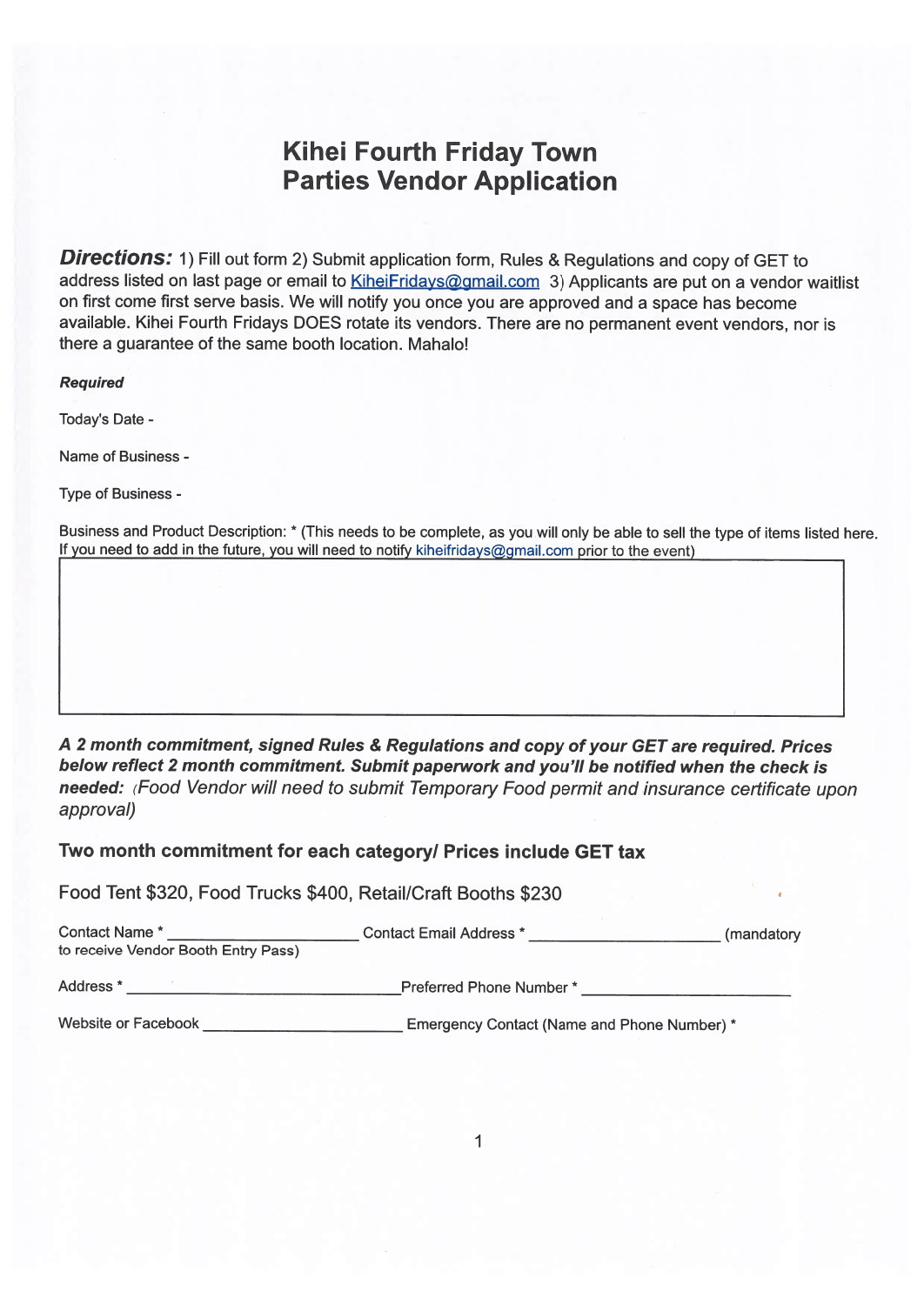Payment: Due five business days after application approval, if paymen<sup>t</sup> is not received, managemen<sup>t</sup> reserves the right to forfeit application and reassign space to other vendor. Payment must be by money order or check made payable to: Kihei 4<sup>th</sup> Friday. Or through Venmo to user @debbie-eadsprobst. Documentation (copies) shall be submitted with application: Hawaii General Excise Tax License Department of Health Temporary Food Permit for all food vendors Vendors sign off on Rules and Regulations Application available online at www.kiheifridays.com Electrical: At this time there is no electricity available for NON-Food vendor spaces. Please make arrangements to provide your own battery type power. Quiet generators are allowed in Food Vendor area. There are battery generated power systems available at Costco and Walmart if need be. (Any onsite electricity is reserved for entertainment and event logistic ONLY) Payment: Due five business days after application approval, if payment is not received,<br>management reserves the right to foreita application and reassign appact to other vendor.<br>Fearurel must be by money order or check mad

Important - checks returned (i.e. insufficient funds, closed account, etc.) will be assessed <sup>a</sup> processing fee of \$30 in addition to monies overdue on booth space. No cash payments or post-dated checks will be accepted. Your cancelled check shall serve as your record of payment. If your application is rejected, your paymen<sup>t</sup> will not be processed, and will be returned.

Event day schedule & Requirements: Vendor is responsible for setup and breakdown of vendor area. We ask that you clean your space and take away any trash. If space is found in disarray <sup>a</sup> \$50 clean up fee will be charged. All Food Trucks/Booths on Piikea need to vacate the street by no later than 9:50pm. Road will reopen at 10pm. Set up time: 4:00 pm Non-food Vendors booth eq. drop off, (all cars must be removed from parking lot by 5pm, booth area will need to be setup and ready for sales by 6pm any discrepancies with above items will result in vendor dismissal with NO refunds) Food Vendor Staging: 4:30 pm Staging on Piikea Piikea road closes 5:00 pm Food Vendors Setup (all cars must be removed from Azekas parking lot by this time) Event Starts & Sales begin: 6:00 pm Event & Sales End 9:00 pm Piikea Road reopens 10:00pm

Photographs/Video Taping There will be motion picture, video, live streaming and still camera crews videoing and <sup>p</sup>hotographing the Kihei 4th Friday Town Party event. This work may become par<sup>t</sup> of <sup>a</sup> movie or other video(s) distributed in any and all media formats. If you do not want to be <sup>p</sup>hotographed or videotaped and thereby allow for your likeness to become par<sup>t</sup> of the film or video, <sup>p</sup>lease do not enter the area. By your presence in such areas, you are consenting to the use of your likeness for the above stated purpose.

| <b>Signature:</b> | <b>Company Name:</b> | Date: |
|-------------------|----------------------|-------|
|                   |                      |       |

2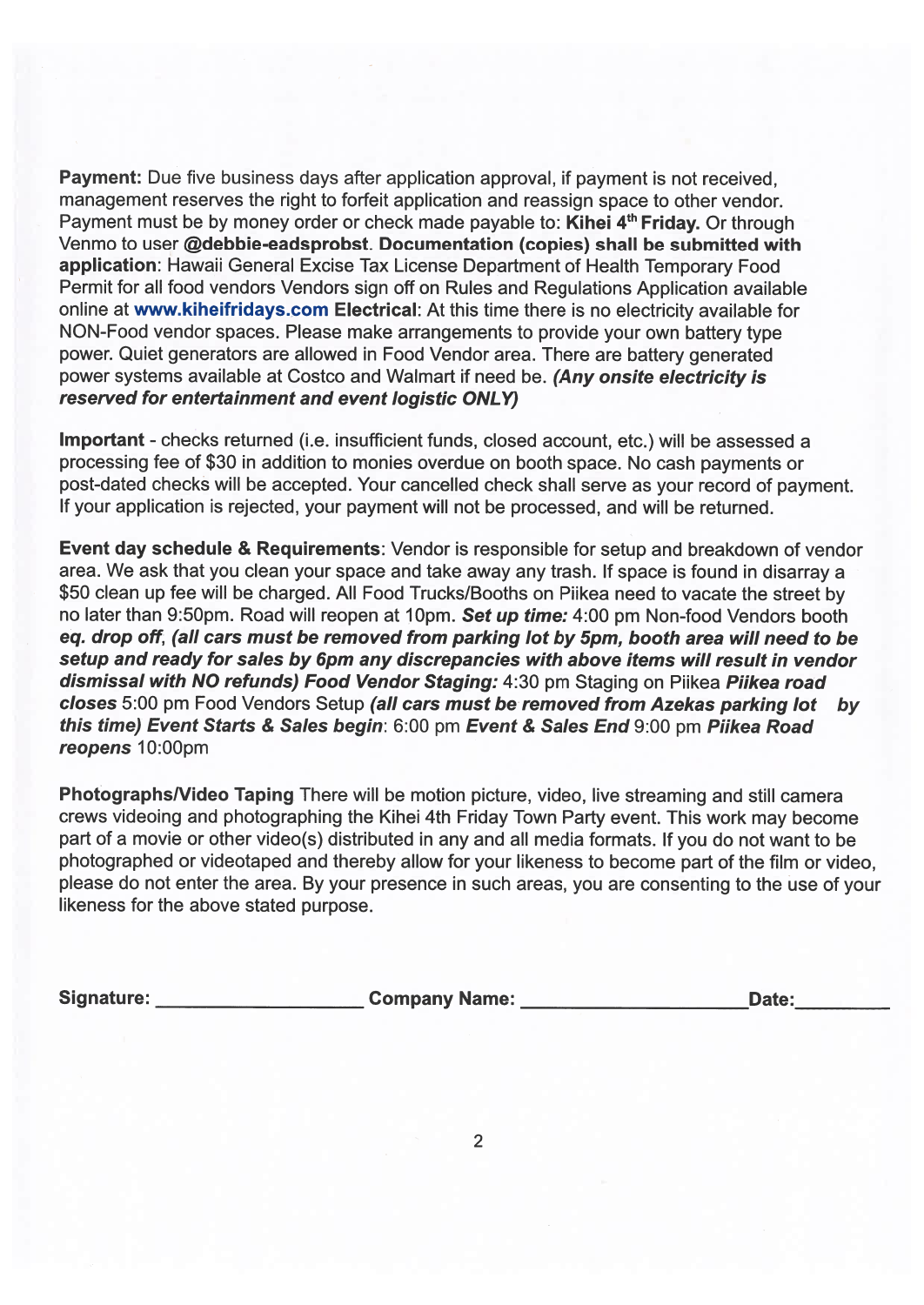# Kihei 4th Friday Town Parties: Rules & Regulations

Thank you for your interest in Kihei 4th Friday Town Parties. Below you will find more information about participation in our monthly event that is held the fourth Friday of every month. Please read through the enclosed carefully.

All vendors are subject to the following rules and regulations. The term 'Management' herein refers to Kihei 4th Friday Town Parties, acting through its officers, committees, employees, or agents in the managemen<sup>t</sup> of this Event. WHERE: Azeka Mauka, South Kihei Road & the Corner of Piikea Avenue WHEN: The fourth Friday of every month from 6:00pm until 9:00pm

STANDARD BOOTH SPACE: 10 Foot Wide Space: Vendors booth display and merchandise must be contained within the confines of their booth space. Displays above and beyond booth boundaries will not be allowed. For more information regarding booth set-up, <sup>p</sup>lease see the Kihei 4th Friday Town Parties Rules and Regulation included in this packet. Booth sharing is by advance arrangemen<sup>t</sup> only when both vendors meet rotation/payment requirements.

ELECTRICAL No power will be provided for your craft booth. In general, electricity is reserved for entertainment and event logistic needs. Generators are not permitted in the craft area for safety concerns. Any power must be battery driven. Quiet generators & propane are permitted in the FOOD VENDOR area. Electrical and other mechanical apparatus must be muffled so noise does not interfere with other Vendors. No combustible decorations, such as crepe paper, tissue paper, cardboard, or corrugated paper shall be used at any time. The use of items such as, but not limited to hay, straw, and grass are strictly prohibited. No helium-filled balloons will be allowed. All packaging containers, excelsior and wrapping paper are to be removed from the floor and must not be stored under tables or behind displays. All muslin, velvet, silken or other cloth decorations, including tents within <sup>a</sup> booth must stand <sup>a</sup> flameproof test as prescribed by local fire ordinance. Volatile explosive or other inflammable matter or any substances prohibited by the law or insurance carriers are not permitted.

## EVENT HOURS- The Fourth Friday of every month from 6:00pm until 9:00pm Retail/Craft Vendor Set-up: 4:00pm Food Vendor Staging: 4:30pm — along the shoulder heading westward on Piikea Vendor Breakdown: 9:00pm (and no earlier).

KFTP will accep<sup>t</sup> your check, or money order as form of payment. You must indicate the business name on the document. All checks or money orders are to be made payable to Kihei 4<sup>th</sup> Friday. Payments are due the Thursday two weeks before the fourth Friday Event by noon (so we can submit your vendor names to be included in the press release), dropped off at the location listed at the end of this form. If paymen<sup>t</sup> is not received by this date, your spo<sup>t</sup> will be forfeited. All communication will be sent to you via email from KiheiFridays@gmail.com so please be sure your email address is legible on all forms.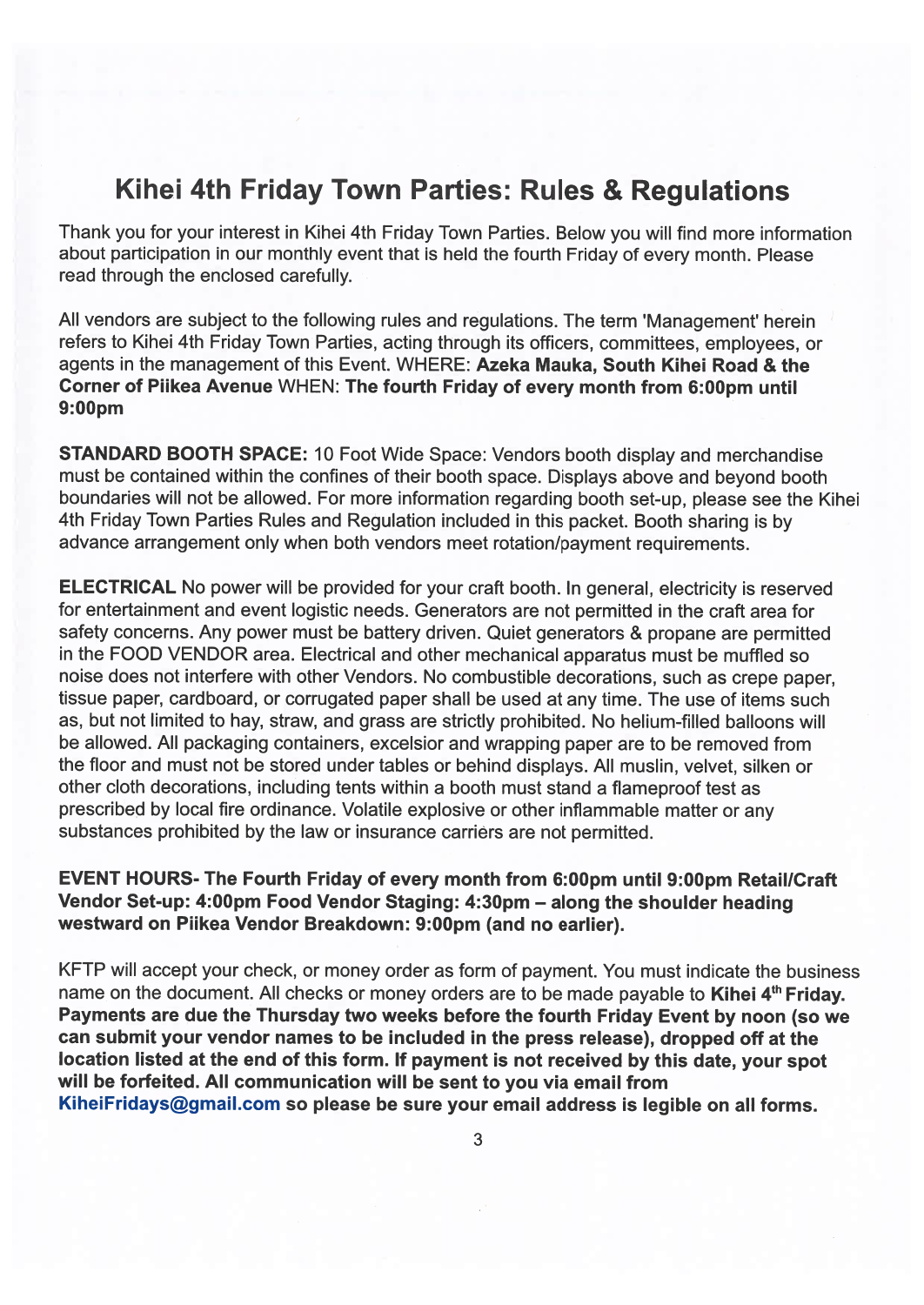Initial

FOOD SERVICE: Temporary Food Service Permits are required for all open and prepackaged food sales - If you are planning on sampling and/or selling food products that are not otherwise exemp<sup>t</sup> from permitting, you are required to obtain <sup>a</sup> Temporary Food Permit from the State Department of Health. Booth space will be assigned based on meeting the definitions, compatibility, desirability, uniqueness of product, and first served basis. We take the products you sell into consideration as we try not to assign booth spaces to vendors and merchants in close proximity who make similar products. Please be sure to provide <sup>a</sup> detailed description of your products on your application form as you will only be able to sell the items listed on your application.

EVENT PREPAREDNESS Come prepared with enough merchandise for 3 hours given the popularity and advertising of the Event, it is not uncommon for vendors to run out of merchandise early. You are required to have someone in your booth at all times until 9:00pm.

#### ADMISSION TO THE VENDOR SETUP AND DISMANTLING OF SPACE -

Management will have sole control over all admissions of persons.

ARRANGEMENT OF VENDORS Management reserves the right in the best interest of the event to select vendors and assign vendor spaces. Booth space will be allocated at the discretion of Management with regard to grouping of vendors and date upon which contract for booth space was received. The decision of Management with respec<sup>t</sup> to allocation of booth space will be final and binding upon all Vendors. Closing or abandoning the space before the established closing time will jeopardize future participation the Event. Management has the right to refuse new applicants or existing vendors for any reason. Unapproved vendors and entertainers will be removed from the Event.

GENERAL RESTRICTIONS Distribution of material and samples other than professional literature and products is strictly prohibited without prior approva<sup>l</sup> of Management. Canvassing or distributing advertising matter or displaying of signs outside the Vendor's own space is not permitted. Solicitation of business in the interest of business by anyone other than vendor companies is prohibited. Distribution of any political materials is prohibited. All exhibits must conform strictly to the Rules and Regulations as restriction includes articles, conduct, dress of models, and printed matter of anything objectionable to Management as <sup>a</sup> whole. All points not specifically covered are subject to the decision of Management.

INSURANCE Exhibitors wishing to insure their materials, goods and/or wares on display against theft, damage by fire, accident, loss or liability of any kind, must do so at their own expense. Vendors are required to sign an Indemnification Clause provided in the vendor packet. This clause relieves Kihei 4th Friday Town Parties and its affiliates from any and all liabilities. In some cases landowners also require <sup>a</sup> Certificate of Insurance naming the property owner as additional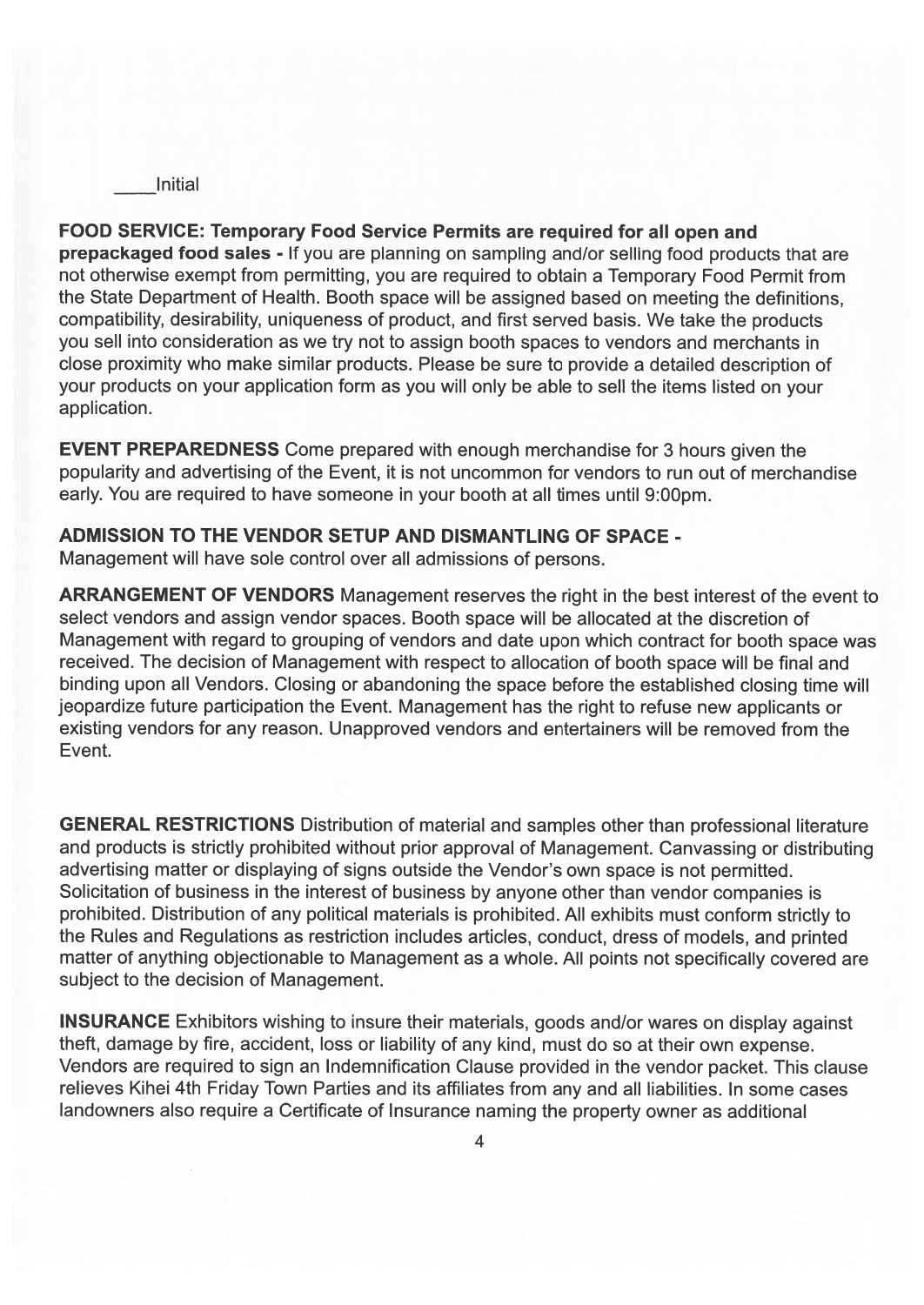insured. Management will provide the Vendor this additional information, as it may be applicable.

Initial

SECURITY The event will have security for the safety of the public and participants. This does not infer any acceptance of liability. The furnishing of such services is in no case to be understood or interpreted by Exhibitors as guaranteeing them against loss of theft of any kind.

LIMITATION OF LIABILITY Management, any of its staff members or the owners, employees, or representatives of the Event site, will not be responsible for any loss, injury or damage, including that by fire and/or theft, which may occur to an Vendor or to his agents, or employees or their property or wares, arising from any cause whatsoever, prior to, during, and subsequent to the period of the Event. Each vendor, by signing <sup>a</sup> contract for space expressly understands that he/she releases Management, Event Sponsors, and the event facility from, and agrees to indemnify each, against all claims for any loss, injury, or damages.

RELEASE INDEMNIFICATION As <sup>a</sup> means of maintaining credibility for the Event and the promotion thereof, each Vendor is required to cooperate with Management to prove and verify that all products shown and/or sold meet the terms and requirements of approve<sup>d</sup> vendor merchandise or food service. Vendor hereby agrees to waive, release and discharge any and all claims, actions, liabilities, demands or damages, whether at law or in equity, that Vendor may have or acquire against Management, any sponsor of the Event as well as any other vendors and their respective employees, agents, officers, and directors, related to or arising out of the Exhibitors failure to comply with their Rules and Regulations. Vendor further agrees to indemnify defend and hold harmless Management, all sponsors of the Event and all other vendors at the event.

RULES AND REGULATION (Additions) It is expressly understood and agree<sup>d</sup> by Applicant that the Rules and Regulations of the show as issued or amended by Management are hereby made an integral par<sup>t</sup> of the contract and of the reference and to the same extent and effect as if said Rules and Regulations were set forth in full in the Contract.

**TERMINATION OF THE EVENT** Should the premises in which the continuation of Kihei Fourth Fridays is to be held become, in the sole judgment of Management, unfit for the occupancy, or should the Event in its entirety be materially interfered with by reason of strike, labor dispute, <sup>p</sup>icketing, boycott, embargo, injunction, war, terrorism, riot, emergency declared by any Government Agency, or any other act beyond the control of Management the Contract of Vendor expressly waives such liability and releases managemen<sup>t</sup> of any from all claims for damages and agrees that Management should have no obligation excep<sup>t</sup> to refund to the Vendor <sup>a</sup> prorated share of the aggregate amount received by Management (as rental for vendor space for said Event, after deducting all costs and expenses in connection with the event including <sup>a</sup> reasonable reserve for claims, such deductions being hereby specifically agree<sup>d</sup> to by the vendor).

TRASH LIABILITY/RESPONSIBILITY Vendors are responsible for trash generated during the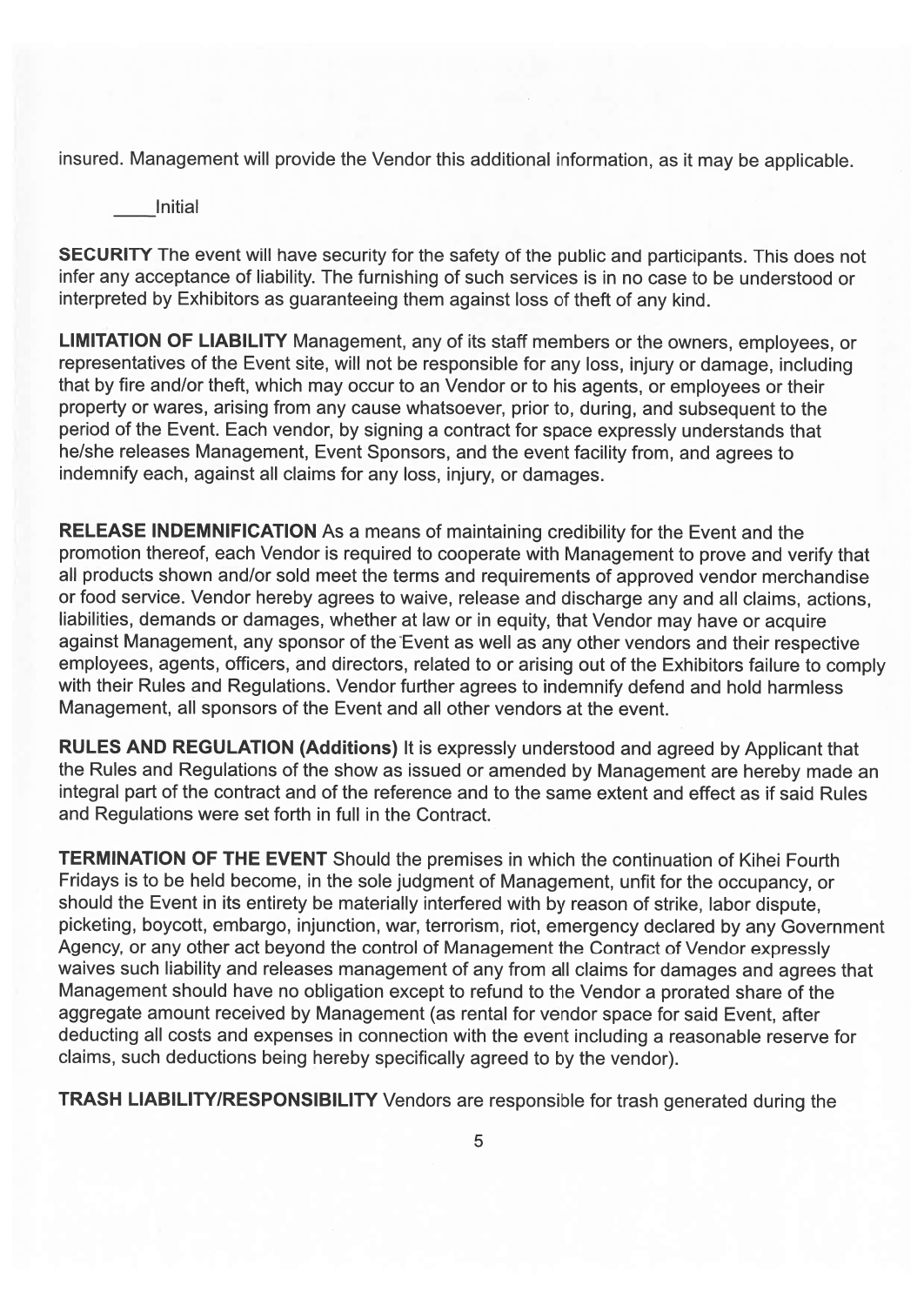operation of their space. Post-Event cleanup of vendor area is the responsibility of each individual vendor for his/her booth space, or in any common area, of the vendors (s) who may have created the trash. Do not leave pos<sup>t</sup> event trash in your booth area. All trash must be disposed of in trash bins provided. If Management has to clean the area, the Exhibitor will be charged at the rate of \$50.00 per incident.

Initial

### WITHDRAWAL

Withdrawal by <sup>a</sup> Vendor will only be accepted by written notice. In such case, any advance paymen<sup>t</sup> shall be forfeited. If managemen<sup>t</sup> can re-sell your forfeited space, paymen<sup>t</sup> will be refunded. Management reserves the right to pass on to vendors any new taxes required by law. No portion of booth space fees collected, including the deposit is refundable in the event of withdrawal after the Monday of the week of Fourth Friday.

### WAITLIST

Please understand that vendor space is limited. Your name will be included on <sup>a</sup> Vendor Waitlist on <sup>a</sup> first come first serve basis with priority being given to Kihei vendors, then Hawaii vendors. When <sup>a</sup> vendor space becomes available, you will be informed no later than the Monday of the week of Fourth Friday and required to submit the above mentioned documentation and applicable fees.

## **MERCHANTS**

Merchants are permitted one table spo<sup>t</sup> outside your store. Vendors must be selling your own businesses merchandise. All fees & requirements are waived for merchants with <sup>a</sup> copy of your GET license. Kihei 4th Friday Town Parties is held one day <sup>a</sup> month. This is your opportunity to use your best marketing ideas and test your talents to increase sales and profitability. If you decide to have <sup>a</sup> table outside your storefront, please let the KFTP vendor coordinator know. If someone wants to use that space, please refer them to the KFTP vendor coordinator. They will be subject to fee's, event application and documentation mentioned above. They will be processed with the other applicants, on <sup>a</sup> first come first serve basis.

### MERCHANT SUBLEASING andlor SUBSTITUTION of VENDORS:

Subleasing of vendor space and/or substitution of permitted vendors is prohibited.

### RAIN OR SHINE

This event is Rain or Shine. Refunds will not be issued due to weather event cancellations.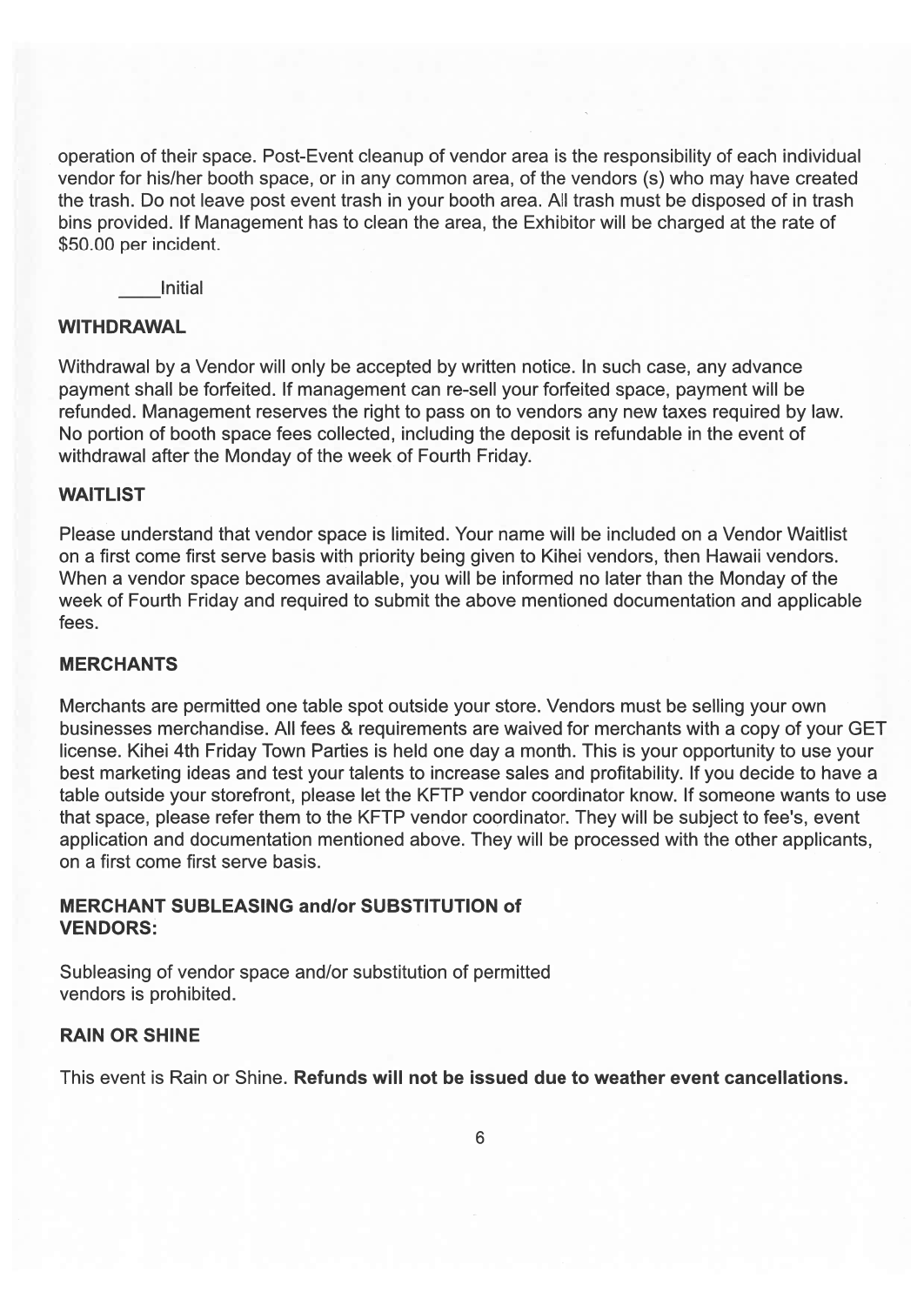#### PHOTOGRAPHY / VIDEO TAPING

There will be motion picture, video, live streaming and still camera crews videoing and photographing the Kihei 4th Friday Town Party event. This work may become par<sup>t</sup> of <sup>a</sup> movie or other video(s) distributed in any and all media formats. If you do not want to be photographed or videotaped and thereby allow for your likeness to become par<sup>t</sup> of the film or video, please do not enter the area. By your presence in such areas, you are consenting to the use of your likeness for the above stated purpose PHOTOGRAPHY / VIDEO TAPING<br>There will be motion picture, video, live streaming and still camera cr<br>photographing the Kihei 4th Friday Town Party event. This work may<br>other video(s) distributed in any and all media formats.

#### **Prohibitions**

1. Selling or exhibiting any type of weapons, ammunitions, illegal/prescribed drugs, drug paraphernalia, pipes, hazardous items are prohibited.

2. Animals are not allowed within the vendor space, excep<sup>t</sup> for Service Dogs (requires ID)

3. Objectionable or illicit materials or merchandise is prohibited

4. Unauthorized foods or beverages including alcoholic

Printed Name Company name

Contacts: KiheiFridays@gmail.com All correspondence will go directly to Kihei 4th Friday Town Parties Vendor Committee

Documents should be mailed to:

Kihei Friday's

1215 S. Kihei Road, ste 0 PMB 973

Kihei, Hi 96753

Or Emailed to: KiheiFridays@gamil.com